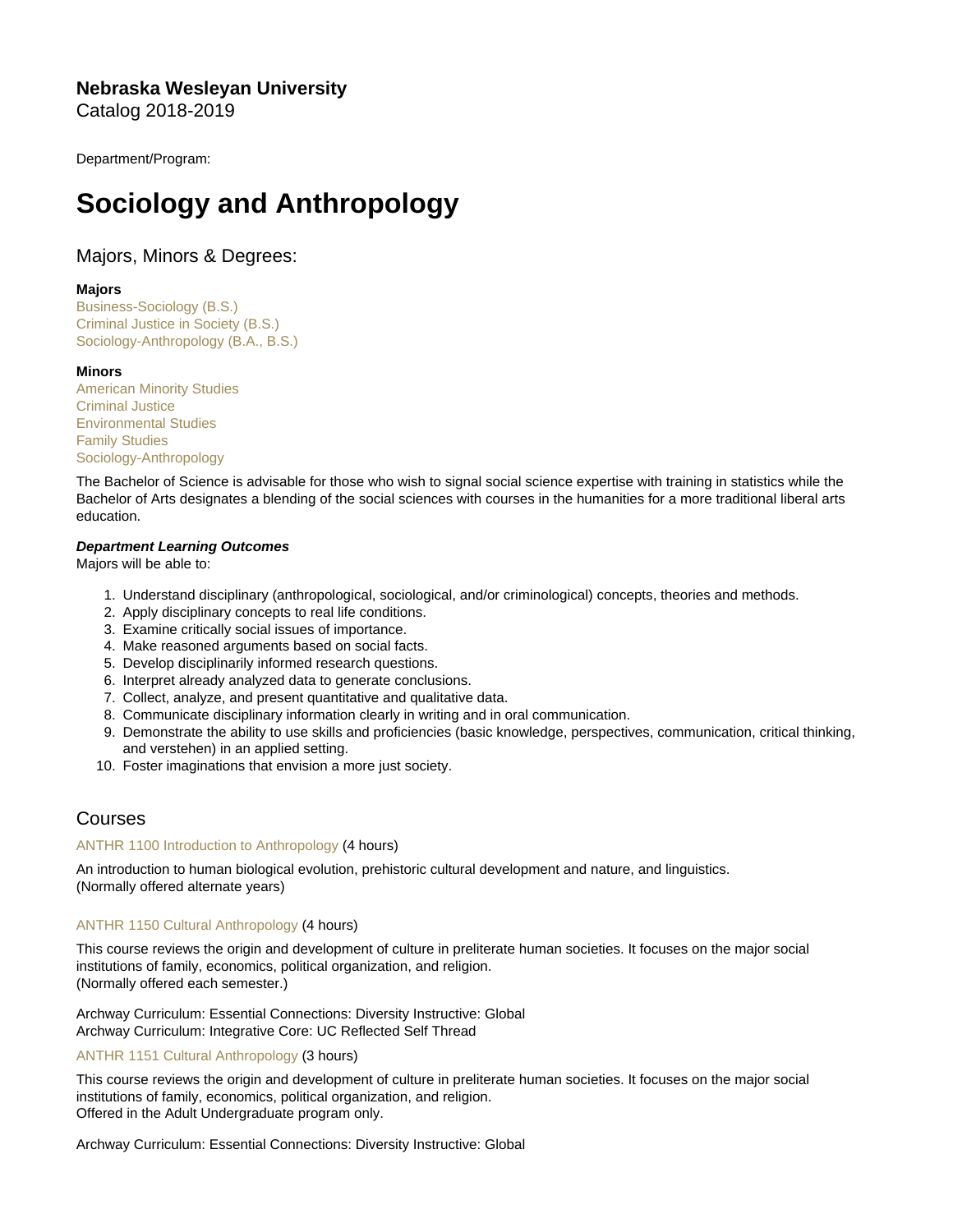#### Archway Curriculum: Integrative Core: UC Reflected Self Thread

## [ANTHR 2530 Latin American Cultures](https://catalog.nebrwesleyan.edu/node/327723) (4 hours)

This course examines Latin American cultures from an anthropological perspective. It covers stratification and its effects on indigenous populations and contemporary cultures, and the effects of culture change on them. (Normally offered alternate years.)

Archway Curriculum: Essential Connections: Diversity Instructive: Global

#### [ANTHR 2540 Native American Cultures](https://catalog.nebrwesleyan.edu/node/327724) (4 hours)

This course examines a wide range of Native American cultures. It includes an exploration of cultures before contact by European populations and contemporary issues facing both reservation and urban Native American populations. (Normally offered each spring semester.)

Archway Curriculum: Essential Connections: Diversity Instructive: U.S.

## [ANTHR 2550 Sub-Sahara African Cultures](https://catalog.nebrwesleyan.edu/node/327725) (4 hours)

This course examines selected cultures from Sub-Sahara Africa with careful attention to culture formation before contact with European culture as well as the effects of colonization and the effects of increases in technology. (Normally offered alternate years.)

#### [ANTHR 2560 Asian Cultures](https://catalog.nebrwesleyan.edu/node/327726) (4 hours)

This course examines selected Asian cultures from an anthropological perspective, including the effects of stratification and culture change. It provides a general survey of prehistoric cultures as well as some of the issues related to Western expansion in Asia.

(Normally offered alternate years.)

#### [ANTHR 2580 Cultures and Economics of Europe](https://catalog.nebrwesleyan.edu/node/327727) (4 hours)

This course is designed to examine Europe as a culture area. Specific emphasis will be on class systems, peasantry, contemporary life, and tradition and change. Although there are clearly differences among European cultures, they also share common roots in the feudal system. It will also study romance language formation and the drive for the development of the contemporary European economic community.

(Normally offered alternate years.)

#### [ANTHR 2620 Political Anthropology](https://catalog.nebrwesleyan.edu/node/328645) (4 hours)

This course will be an examination of the relationships between population density and the formation of political structures. It will also study contemporary peoples in Africa, India, and the Near East. It will set the stage for a discussion of some of the current political difficulties that traditional peoples face in their interactions with Western cultures from the United States and Europe. (Normally offered alternate years.)

#### Archway Curriculum: Essential Connections: Diversity Instructive: Global

## [ANTHR 2630 Anthropology of Religion](https://catalog.nebrwesleyan.edu/node/328646) (4 hours)

This course summarizes anthropological theories on religious systems and ritual systems. It will also examine relationships between religious systems, population density, and environment in pre-industrial societies. Ethnographic studies from preindustrial Europe, the Near East, Polynesia, and Asia will be included. (Normally offered alternate years.)

Archway Curriculum: Integrative Core: Science and Religion Thread Archway Curriculum: Essential Connections: Diversity Instructive: Global

#### [ANTHR 2900 Selected Topics](https://catalog.nebrwesleyan.edu/node/327728) (1-5 hours)

A course designed to treat subject matter not covered in other departmental courses or to provide study of subject matter introduced in other courses. The title, content, and credit hours will be determined by current mutual interests of faculty and students.

#### [ANTHR 2960 Special Projects](https://catalog.nebrwesleyan.edu/node/328848) (1-8 hours)

Supervised individual projects for students on topics selected by the student in consultation with the instructor. Special Projects may not duplicate courses described in the catalog. Prerequisite(s): Permission of the instructor.

[ANTHR 3610 Economic Anthropology](https://catalog.nebrwesleyan.edu/node/327730) (4 hours)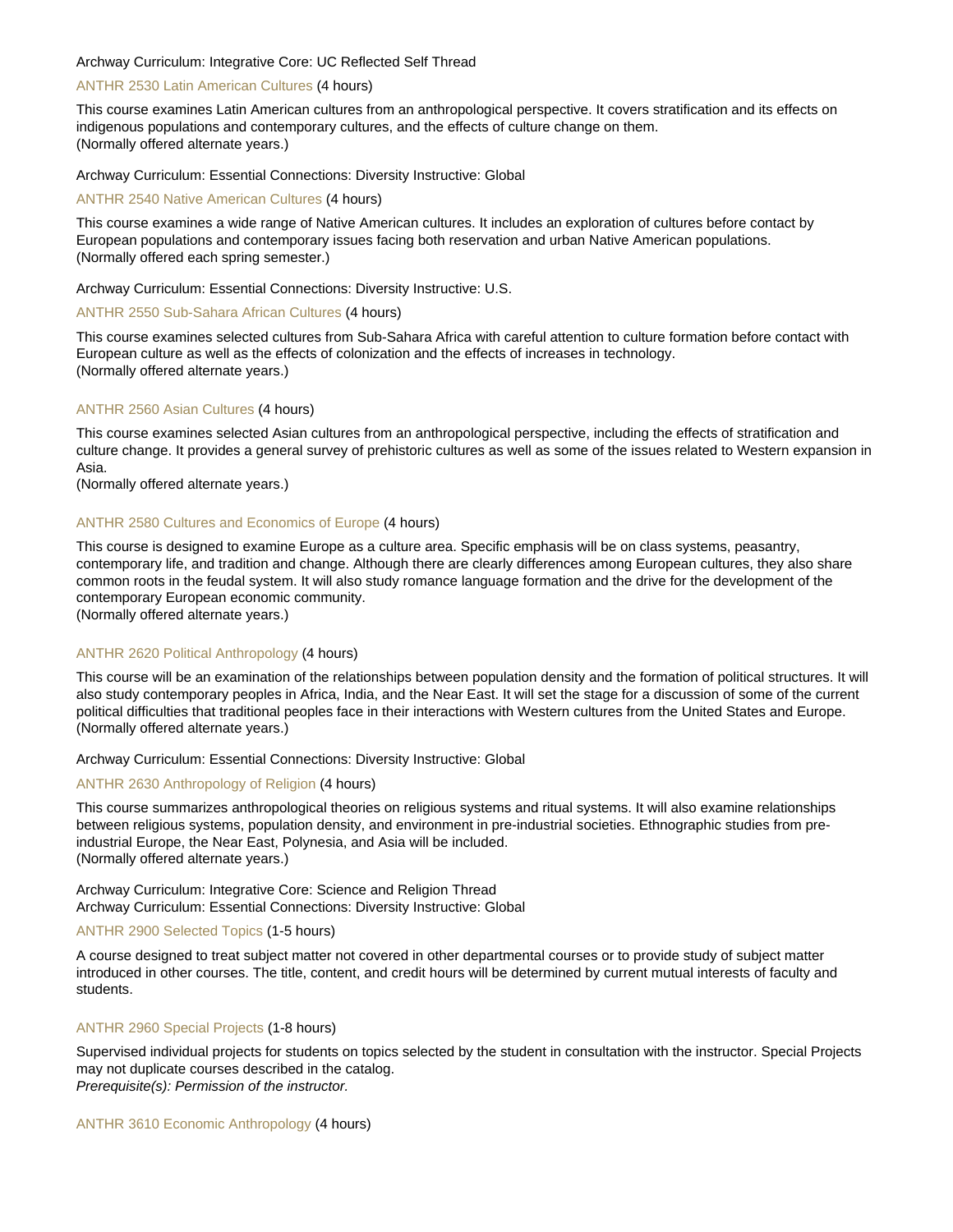This course examines the relationships between economic and environmental forces in pre-industrial societies. Many contemporary pre-industrial societies are still struggling with issues centering around Communism and Capitalism. This course will trace some of those issues to their origin and point out potential scenarios for contemporary non-Western societies. African, Latin American, and Polynesian cultures will be the focus of this course.

## Archway Curriculum: Essential Connections: Diversity Instructive: Global

#### [ANTHR 3900 Selected Topics](https://catalog.nebrwesleyan.edu/node/327731) (1-5 hours)

This is a course designed to treat subject matter not covered in other departmental courses or to provide study of subject matter introduced in other courses. The title, content, and credit hours will be determined by current mutual interests of faculty and students.

Prerequisite(s): Permission of the instructor

#### [ANTHR 3910 Independent Advanced Readings](https://catalog.nebrwesleyan.edu/node/330266) (1-6 hours)

This course offers the opportunity of intensive readings in the discipline based on student and instructor topic of interest. Prerequisite(s): Permission of the instructor.

## [ANTHR 3920 Field Studies: A Foreign Culture](https://catalog.nebrwesleyan.edu/node/327732) (3 hours)

This course provides an opportunity for students to learn from direct experience and personal interaction guided by lectures in the field and selected readings. Students will be guided to formulate and carry out specific research and/or establish constructive relationships with the subjects.

Prerequisite(s): [SOC 1110 Introduction to Sociology](https://catalog.nebrwesleyan.edu/cc/2021-2022/course/360834) and [ANTHR 1150 Cultural Anthropology](https://catalog.nebrwesleyan.edu/cc/2021-2022/course/360779) or approval of the instructor.

#### [ANTHR 3930 Field Studies: Native American Life](https://catalog.nebrwesleyan.edu/node/327733) (3 hours)

This course provides an opportunity for students to learn from direct experience and personal interaction guided by lectures in the field and selected readings. Students will be guided to formulate and carry out specific research and/or establish constructive relationships with the subjects.

Prerequisite(s): Permission of the instructor.

Cross-listed with [SOCWK 3930 Field Studies: Native American Life](https://catalog.nebrwesleyan.edu/cc/2021-2022/course/360222)

Archway Curriculum: Essential Connections: Diversity Instructive: U.S. Archway Curriculum: Essential Connections: Experiential Learning: Intensive

## [ANTHR 3960 Special Projects](https://catalog.nebrwesleyan.edu/node/329059) (1-15 hours)

Supervised individual projects for students on topics selected by the student in consultation with the instructor. Special Projects may not duplicate courses described in the catalog.

Prerequisite(s): Permission of the instructor.

## [ANTHR 4990 Thesis](https://catalog.nebrwesleyan.edu/node/327737) (1-4 hours)

This course requires the completion of an independent anthropological research project in a topic area of interest to the student. The completed project should be conference quality scientific article can be presented to the academic community in such formats as the NWU Student Symposium or a discipline related conference. Students are responsible for all phases of the research process, including topic selection, academic literature review, definition of the population; sample selection; methodology, data collection and analysis and preparation of the final report (thesis). The paper and the presentation should give evidence that the student is capable of critical integration, synthesis, and analysis of ideas as well as having gained professionallevel written and oral communication skills, thereby showing mastery of the departmental goals and objectives. No Pass/Fail. Cross listed with [SOC 4990](https://catalog.nebrwesleyan.edu/cc/2021-2022/course/360208) and [CRMJS 4990.](https://catalog.nebrwesleyan.edu/cc/2021-2022/course/360995)

Prerequisite(s): Approval of the instructor.

(Normally offered each spring semester.)

Archway Curriculum: Essential Connections: Writing Instructive

#### [CRMJS 1010 Introduction to Criminal Justice](https://catalog.nebrwesleyan.edu/node/327738) (4 hours)

A survey course providing an overall view of the criminal justice system, the law, law enforcement, the courts, and corrections. (Normally offered each fall semester.)

#### Archway Curriculum: Integrative Core: Democracy Thread

[CRMJS 2110 Police and Society](https://catalog.nebrwesleyan.edu/node/328651) (4 hours)

This course provides an analysis of the structure-function of law enforcement and the dilemma confronting the police in relation with the community.

Prerequisite(s): [CRMJS 1010 Introduction to Criminal Justice.](https://catalog.nebrwesleyan.edu/cc/2021-2022/course/359875)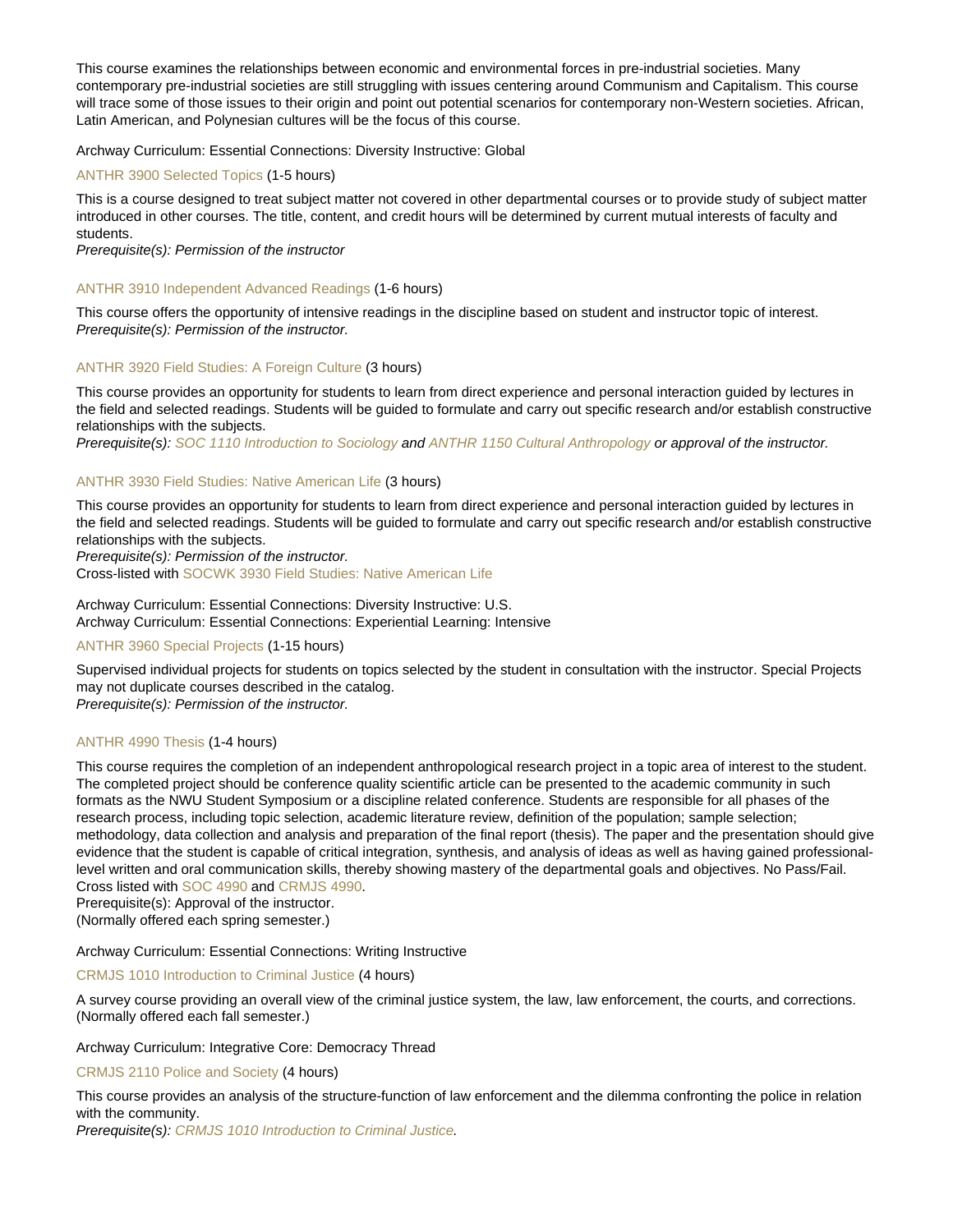## [CRMJS 2120 Criminal Law](https://catalog.nebrwesleyan.edu/node/328652) (4 hours)

Survey of criminal law with emphasis on basic legal procedure developed by the courts and legal problems of law enforcement. Prerequisite(s): [CRMJS 1010 Introduction to Criminal Justice.](https://catalog.nebrwesleyan.edu/cc/2021-2022/course/359875) (Normally offered alternate years.)

Archway Curriculum: Essential Connections: Writing Instructive

[CRMJS 2130 Corrections](https://catalog.nebrwesleyan.edu/node/328653) (4 hours)

Analysis of the history, theory, structure, and function of contemporary penal institutions. Prerequisite(s): [CRMJS 1010 Introduction to Criminal Justice.](https://catalog.nebrwesleyan.edu/cc/2021-2022/course/359875) (Normally offered alternate years.)

Archway Curriculum: Integrative Core: Power Thread Archway Curriculum: Essential Connections: Writing Instructive

## [CRMJS 2140 Juvenile Justice](https://catalog.nebrwesleyan.edu/node/328822) (4 hours)

This course examines the unique framework and workings of the juvenile justice system. This system is in the process of ongoing profound changes in both legal rights and corrections. We will examine the reasons why juveniles commit crimes and status offenses. The current issues in juvenile justice such as: gangs, growth in "female" criminal involvement, and the hardening of juvenile offenders are also considered.

Prerequisite(s): [CRMJS 1010 Introduction to Criminal Justice.](https://catalog.nebrwesleyan.edu/cc/2021-2022/course/359875) (Normally offered alternate years.)

## [CRMJS 2210 Probation and Parole](https://catalog.nebrwesleyan.edu/node/330337) (3 hours)

This course explores the types of probation and parole, the demand for probation and parole, the advantages and disadvantages of probation and parole, the job duties and qualifications necessary for probation and parole officers, and how probation and parole is integrated into the criminal justice system.

Prerequisite(s): [CRMJS 1011 Introduction to Criminal Justice.](https://catalog.nebrwesleyan.edu/cc/2018-2019/course/328853)

## [CRMJS 2220 Ethical Issues in Criminal Justice](https://catalog.nebrwesleyan.edu/node/330338) (3 hours)

This explores the fundamental ethics of working within the criminal justice system. The class will explore the ethics of the various fields such as: forensics, police, probation, parole, corrections, defense attorneys, and prosecutors. We will go deeply into the ethical dilemmas faced by a variety of experts in the criminal justice field. Prerequisite(s): [CRMJS 1011 Introduction to Criminal Justice](https://catalog.nebrwesleyan.edu/cc/2018-2019/course/328853)

Archway Curriculum: Essential Connections: Writing Instructive Archway Curriculum: Integrative Core: UC Reflected Self Thread

## [CRMJS 2300 Current Issues: Gangs and Gang Culture](https://catalog.nebrwesleyan.edu/node/330339) (3 hours)

Gangs and gang culture is a cutting edge course that explores what gang culture is like, how and why youth join gangs, how hard is it to exit gangs, how the gang culture affects youth and youth decision making, the most effective and least effective ways to combat the growth of gangs, and how communities have failed or been effective at halting gangs. Prerequisite(s): [CRMJS 1011 Introduction to Criminal Justice.](https://catalog.nebrwesleyan.edu/cc/2018-2019/course/328853)

## [CRMJS 2310 Current Issues: White Collar Crime](https://catalog.nebrwesleyan.edu/node/330340) (3 hours)

White Collar Crime studies the varied and complex nature of white collar crimes and white collar criminals. The course examines the criminological explanations for white collar crime. The students will get the opportunity to talk with individuals who have committed white collar crimes. The course reviews the various kinds of white collar crime and the role of technology in white collar crimes.

Prerequisite(s): [CRMJS 1011 Introduction to Criminal Justice.](https://catalog.nebrwesleyan.edu/cc/2018-2019/course/328853)

## [CRMJS 2320 Current Issues: Cyber-Crime](https://catalog.nebrwesleyan.edu/node/330341) (3 hours)

This course explores the explosion of cyber-crime and the challenges of policing cyber-crime. This course examines the profile of cyber-criminals and studies the criminology of cyber-crime. Prerequisite(s): [CRMJS 1011 Introduction to Criminal Justice.](https://catalog.nebrwesleyan.edu/cc/2018-2019/course/328853)

[CRMJS 2330 Current Issues: Terrorism](https://catalog.nebrwesleyan.edu/node/330342) (3 hours)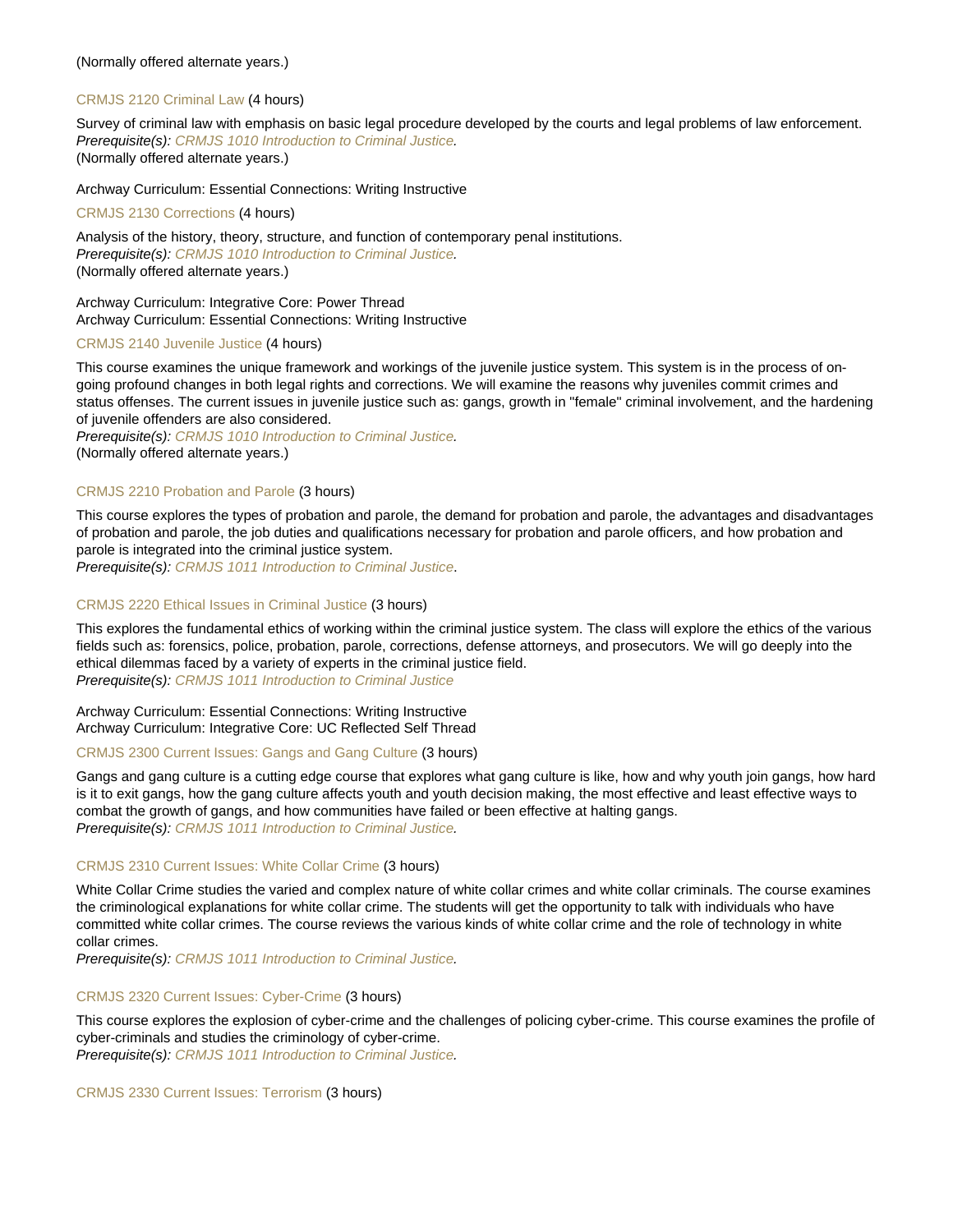This course explores the international and national use of terrorism by various deviant groups. The course examines the profile and motivations of terrorists and terrorism. The course looks deeply into the ways law enforcement on the national and international level seeks to combat terrorism. The course examines specific terrorist acts to better understand the governmental body's strategies, and to determine if the governmental body was successful at suppressing future terrorist's acts. Prerequisite(s): [CRMJS 1011 Introduction to Criminal Justice.](https://catalog.nebrwesleyan.edu/cc/2018-2019/course/328853)

## [CRMJS 2340 Current Issues: Threat Assessment](https://catalog.nebrwesleyan.edu/node/330343) (3 hours)

This course explores victim risk analysis and threat assessments from the victim's points of view and police's point of view. Victim risk analysis and threat assessment allow police and security officials to develop strategies and tactical plans. We will explore where the police and security officials have been effective and not effective in assessing risk. Prerequisite(s): [CRMJS 1011 Introduction to Criminal Justice.](https://catalog.nebrwesleyan.edu/cc/2018-2019/course/328853)

## [CRMJS 2900 Selected Topics](https://catalog.nebrwesleyan.edu/node/328930) (1-5 hours)

A topical course designed to investigate any relevant subject matter not included in any of the standard courses. The title and content will be determined by current mutual interests of students and faculty. This course may be offered to meet a requirement for a major only by approval of the department chair.

#### [CRMJS 2960 Special Projects](https://catalog.nebrwesleyan.edu/node/327740) (1-15 hours)

Supervised individual projects for students on topics selected by the student in consultation with the instructor. Special Projects may not duplicate courses described in the catalog. Prerequisite(s): Permission of the instructor.

#### [CRMJS 2970 Internship](https://catalog.nebrwesleyan.edu/node/327741) (1-8 hours)

This course is a field placement at an agency/organization that is related to the student's area of career interest and which serves the needs of the organization where the student seeks placement. Prerequisite(s): Approval of the instructor.

#### [CRMJS 3150 Criminology](https://catalog.nebrwesleyan.edu/node/328656) (4 hours)

This course offers an examination of contemporary problems in crime and delinquency with emphasis upon the theories of deviant behavior and correction.

Prerequisite(s): [CRMJS 1010 Introduction to Criminal Justice](https://catalog.nebrwesleyan.edu/cc/2021-2022/course/359875) and [SOC 1110 Introduction to Sociology.](https://catalog.nebrwesleyan.edu/cc/2021-2022/course/360834) (Normally offered each spring semester.)

#### [CRMJS 3400 Applied Criminal Justice: Prison Outreach](https://catalog.nebrwesleyan.edu/node/330808) (1 hour)

Students teach Criminal Justice courses to inmates at the State Penitentiary. The students will apply and expand their understanding of Criminal Justice by teaching inmates criminal justice concepts. The topics covered in a given semester vary but can include material typically found in courses like: Introduction to Criminal Justice, Crime and Delinquency, and Criminal Law. Under the guidance of the course instructor, students prepare and deliver lessons directly to inmates in their capacity as nonmatriculated adult learners. In preparation of their time in the prison setting, students organize the curriculum, research the concepts, and prepare a lesson plan for teaching the concepts. Students then present the concepts, assess how that teaching process went for them and for the inmates, and finally, test the inmates on the level of learning of those concepts. May be repeated for credit.

Prerequisite(s): [CRMJS 1010 Introduction to Criminal Justice](https://catalog.nebrwesleyan.edu/cc/2021-2022/course/359875) and permission of the instructor.

#### [CRMJS 3900 Selected Topics](https://catalog.nebrwesleyan.edu/node/327745) (1-4 hours)

A course designed to treat subject matter not covered in other departmental courses to provide study of subject matter introduced in other courses. The title, content, and credit hours will be determined by current mutual interests of faculty and students.

#### [CRMJS 3910 Independent Advanced Readings](https://catalog.nebrwesleyan.edu/node/328860) (1-6 hours)

This course offers the opportunity of intensive readings in the discipline based on student and instructor topic of interest. Prerequisite(s): Permission of the instructor.

#### [CRMJS 3960 Special Projects](https://catalog.nebrwesleyan.edu/node/329174) (1-15 hours)

Supervised individual projects for students on topics selected by the student in consultation with the instructor. Special Projects may not duplicate courses described in the catalog. Prerequisite(s): Permission of the instructor.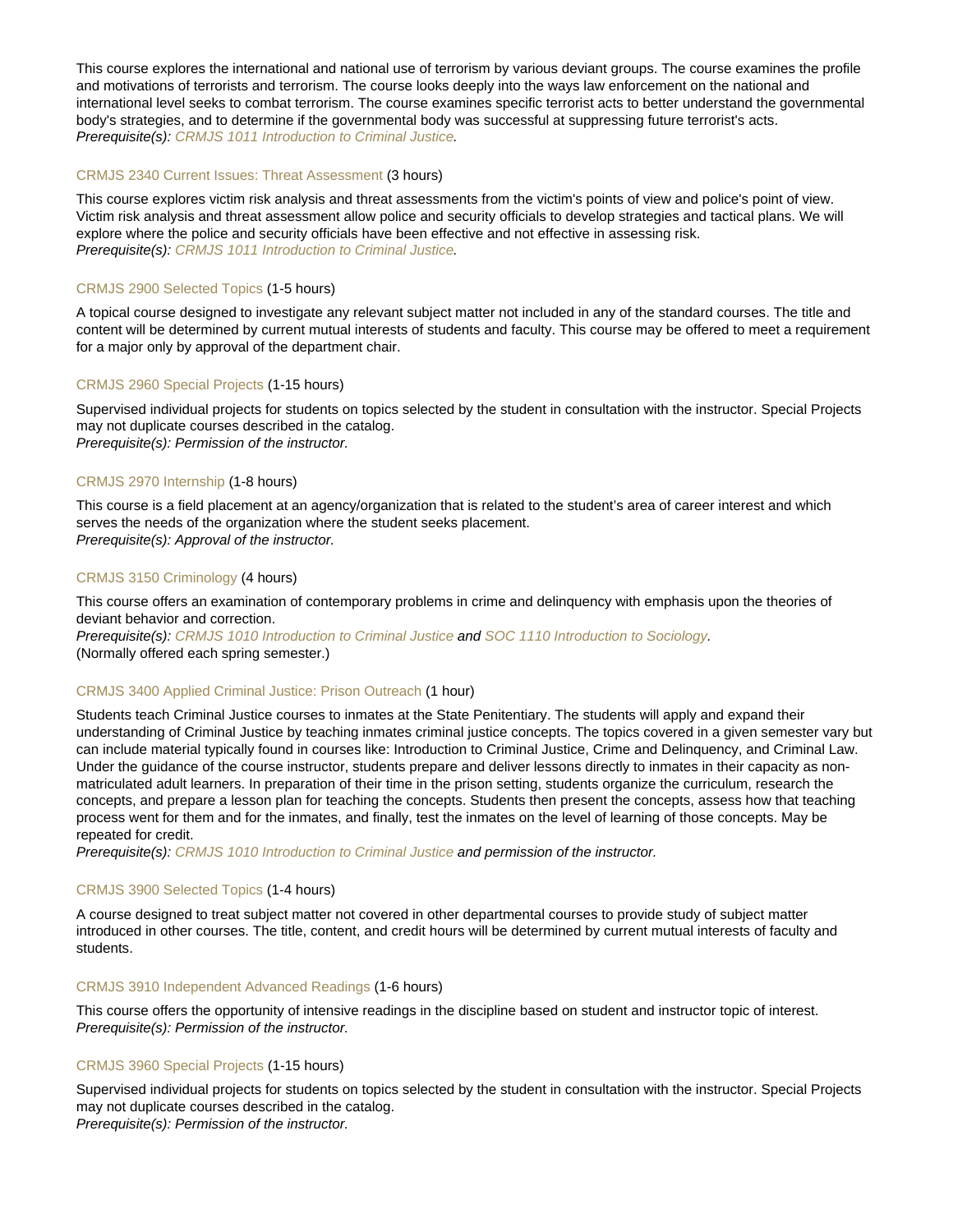## [CRMJS 4970 Internship](https://catalog.nebrwesleyan.edu/node/327750) (1-8 hours)

## See [SOC 4970 Internship.](https://catalog.nebrwesleyan.edu/cc/2021-2022/course/360207)

## Archway Curriculum: Essential Connections: Experiential Learning: Intensive

## [CRMJS 4990 Thesis](https://catalog.nebrwesleyan.edu/node/328861) (1-4 hours)

See [SOC 4990 Thesis.](https://catalog.nebrwesleyan.edu/cc/2021-2022/course/360208)

## Archway Curriculum: Essential Connections: Writing Instructive

## [SOC 1110 Introduction to Sociology](https://catalog.nebrwesleyan.edu/node/328700) (4 hours)

This course is an introduction to using the sociological perspective as a method of social inquiry. Students explore such basic concepts as culture, socialization, social structure, social interaction, and social change. They study and apply the theories and research methodologies used to investigate human social interaction. These concepts are applied to social topics such as race, class, gender, family, crime, population, environment, and others. (Normally offered each semester.)

Archway Curriculum: Foundational Literacies: Scientific Investigations: Social Science Archway Curriculum: Integrative Core: UC Reflected Self Thread

#### [SOC 1111 Introduction to Sociology](https://catalog.nebrwesleyan.edu/node/328942) (3 hours)

This introductory course presents the basic processes of human interaction in everyday life while introducing students to the theories and methods governing social inquiry. The sociological perspective is used to study the impact of the forces of culture, socialization, social stratification, race, gender, and population on human thoughts and actions. Offered in the Adult Undergraduate program only.

Archway Curriculum: Foundational Literacies: Scientific Investigations: Social Science Archway Curriculum: Essential Connections: Discourse Instructive Archway Curriculum: Integrative Core: UC Reflected Self Thread

## [SOC 1120 Social Problems](https://catalog.nebrwesleyan.edu/node/328701) (4 hours)

See SOC-2120.

## [SOC 1121 Social Problems](https://catalog.nebrwesleyan.edu/node/330640) (3 hours)

By studying the interconnections between social structure, social forces, and societal problems, students learn to apply the sociological perspective to analyze and understand selected social problems in the United States. A primary objective is to show that the social forces which produce institutional arrangements and social problems operate to shape students' own views of those arrangements and problems. Strong emphasis is placed on the relationship between culture and social inequality and the various social problems under study.

Offered in the Adult Undergraduate program only.

#### [SOC 1330 Race Relations and Minority Groups](https://catalog.nebrwesleyan.edu/node/328702) (4 hours)

See [SOC 2330 Race Relations and Minority Groups.](https://catalog.nebrwesleyan.edu/cc/2021-2022/course/360976)

Archway Curriculum: Essential Connections: Diversity Instructive: U.S. Archway Curriculum: Integrative Core: UC Reflected Self Thread

## [SOC 1331 Race Relations and Minority Groups](https://catalog.nebrwesleyan.edu/node/329511) (3 hours)

An analysis of the characteristics and problems of racial and minority groups with special emphasis on the themes of prejudice and discrimination. This course focuses primarily on race relations and minority experiences in the United States. Offered in the Adult Undergraduate program only.

Archway Curriculum: Essential Connections: Diversity Instructive: U.S. Archway Curriculum: Integrative Core: UC Reflected Self Thread

[SOC 1350 Sociology of the Family](https://catalog.nebrwesleyan.edu/node/328703) (4 hours)

See [SOC 2350 Sociology of the Family](https://catalog.nebrwesleyan.edu/cc/2021-2022/course/360977).

Archway Curriculum: Essential Connections: Discourse Instructive Archway Curriculum: Integrative Core: Gender and Sexuality Thread

#### [SOC 1351 Sociology of the Family](https://catalog.nebrwesleyan.edu/node/330450) (3 hours)

An analysis of various interrelationships of man and woman with emphasis on love, courtship, marriage, and family. Institutional, social, and legal perspectives are presented in a cross-cultural and historical frame of reference to elucidate the dynamic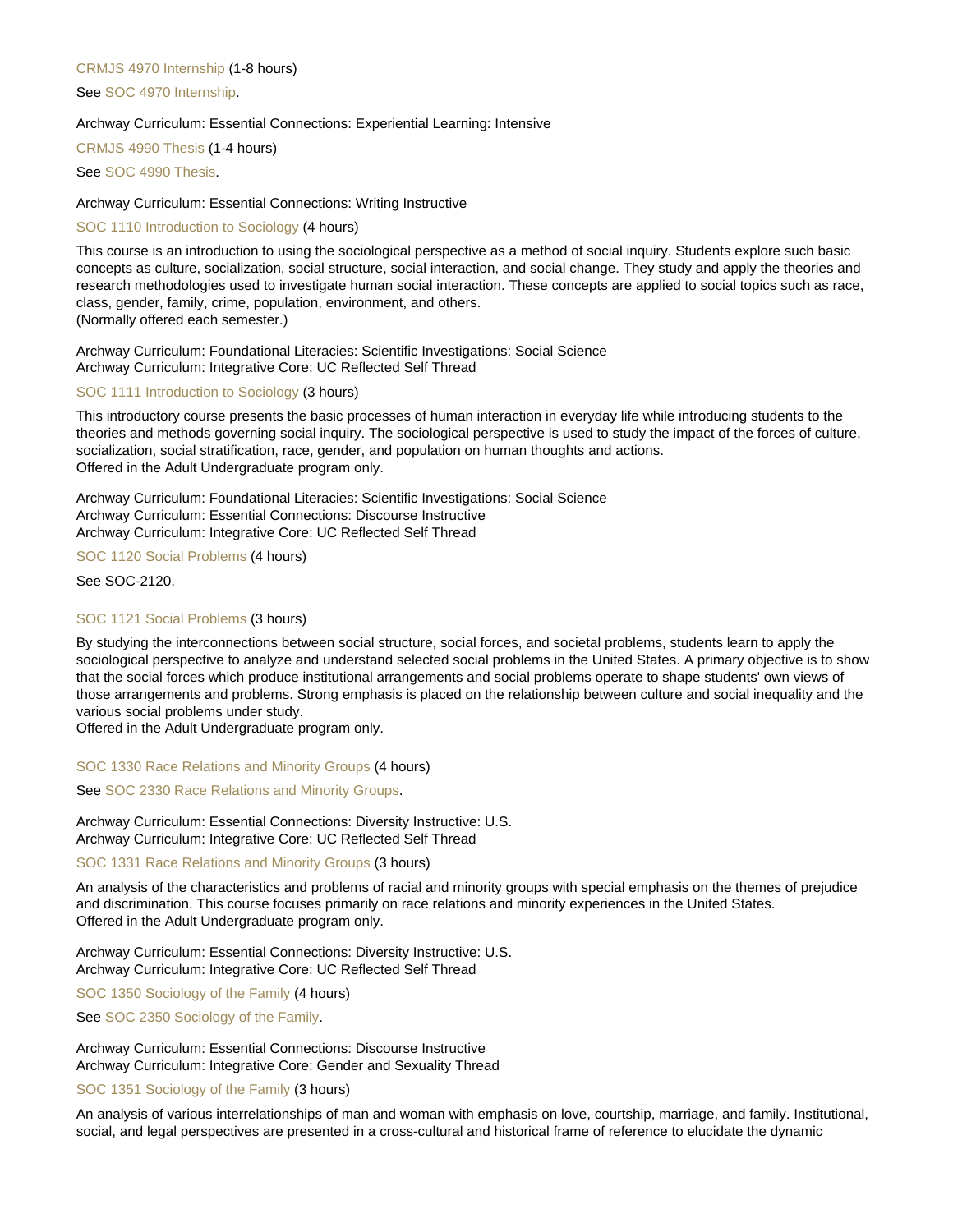relationship between the family, its members, and broader U.S. society. Offered in the Adult Undergraduate program only.

## Archway Curriculum: Integrative Core: UC Reflected Self Thread

## [SOC 2120 Social Problems](https://catalog.nebrwesleyan.edu/node/328841) (4 hours)

This course uses sociological perspectives to emphasize the interconnection between individuals, social structure, social forces, and social problems. Students enlist a sociological focus to study and assess what constitutes a "social problem," what causes a social problem, and how selected social problems are addressed. The requirements of the 2120 course are the same as the 1120 course EXCEPT that students in the higher course number complete a 20 hour service-learning component which fulfills an exploratory experiential learning requirement of the Archway Curriculum. (Normally offered once a year.)

## Archway Curriculum: Essential Connections: Experiential Learning: Exploratory

#### [SOC 2330 Race Relations and Minority Groups](https://catalog.nebrwesleyan.edu/node/328842) (4 hours)

This course uses sociological perspectives to examine the causes and consequences of a society stratified by racial-ethinic diversity. It looks at the way historical decisions made by the dominant group have impacted the current situation for majorityminority relations in the U.S.A structural assessment of current social relations is emphasized although individual prejudice and discrimination is examined. Concepts such as white-privilege, immigration, and institutional discrimination are investigated. The requirements of the 2330 course are the same as the 1330 course EXCEPT that students in the higher course number complete a 20 hour service-learning component which fulfills an exploratory experiential learning requirement of the Archway Curriculum. (Normally offered each semester.)

## Archway Curriculum: Essential Connections: Diversity Instructive: U.S. Archway Curriculum: Essential Connections: Experiential Learning: Exploratory

## [SOC 2340 Latino Experiences in U.S. Society](https://catalog.nebrwesleyan.edu/node/328705) (3 hours)

This course explores the history and contemporary issues of Latinos in U.S. society. It covers the contributions and experiences of the diverse racial/ethnic/cultural groups from Central and South America, Mexico, and the Caribbean who have become part of the society both as immigrants and as conquered peoples. Topics related to Latino experiences in the U.S. include: identity, language, immigration, population growth, political involvement, education, health, integration, and economics. (Normally offered each fall semester.)

#### Archway Curriculum: Essential Connections: Diversity Instructive: U.S.

## [SOC 2350 Sociology of the Family](https://catalog.nebrwesleyan.edu/node/328843) (4 hours)

This course offers an analysis of various interrelationships of men and women with emphasis on love, courtship, marriage, and family. Institutional, social, and policy perspectives are presented in a cross-cultural and historical frame of reference to clarify the dynamic relationship between the family, its members, and broader U.S. society. The requirements of the 2350 course are the same as the 1350 course EXCEPT that students in the higher course number complete a field interview project that involves significant writing and which fulfills the writing instructive designation of Archway. (Normally offered each semester.)

Archway Curriculum: Essential Connections: Writing Instructive Archway Curriculum: Essential Connections: Discourse Instructive Archway Curriculum: Integrative Core: Gender and Sexuality Thread

[SOC 2360 Gender and Society](https://catalog.nebrwesleyan.edu/node/328706) (4 hours)

#### See SOC-3360.

## Archway Curriculum: Integrative Core: Gender and Sexuality Thread

[SOC 2380 Women and Crime](https://catalog.nebrwesleyan.edu/node/330390) (4 hours)

See [SOC 3380 Women and Crime](https://catalog.nebrwesleyan.edu/cc/2021-2022/course/362521).

## Archway Curriculum: Integrative Core: Gender and Sexuality Thread

## [SOC 2530 Population and Environment](https://catalog.nebrwesleyan.edu/node/328707) (4 hours)

This course examines the demographic and social dynamics of population size, composition, and distribution. It addresses the relationships among population, human health, development and the environment. Strong cross-cultural emphasis. A major focus is the development of a semester research paper contrasting the status of the Millennium and Sustainable Development Goals, environmental status, and health in a more- and less- developed country.

Archway Curriculum: Essential Connections: Diversity Instructive: Global Archway Curriculum: Integrative Core: Humans in the Natural Environment Thread Archway Curriculum: Essential Connections: Writing Instructive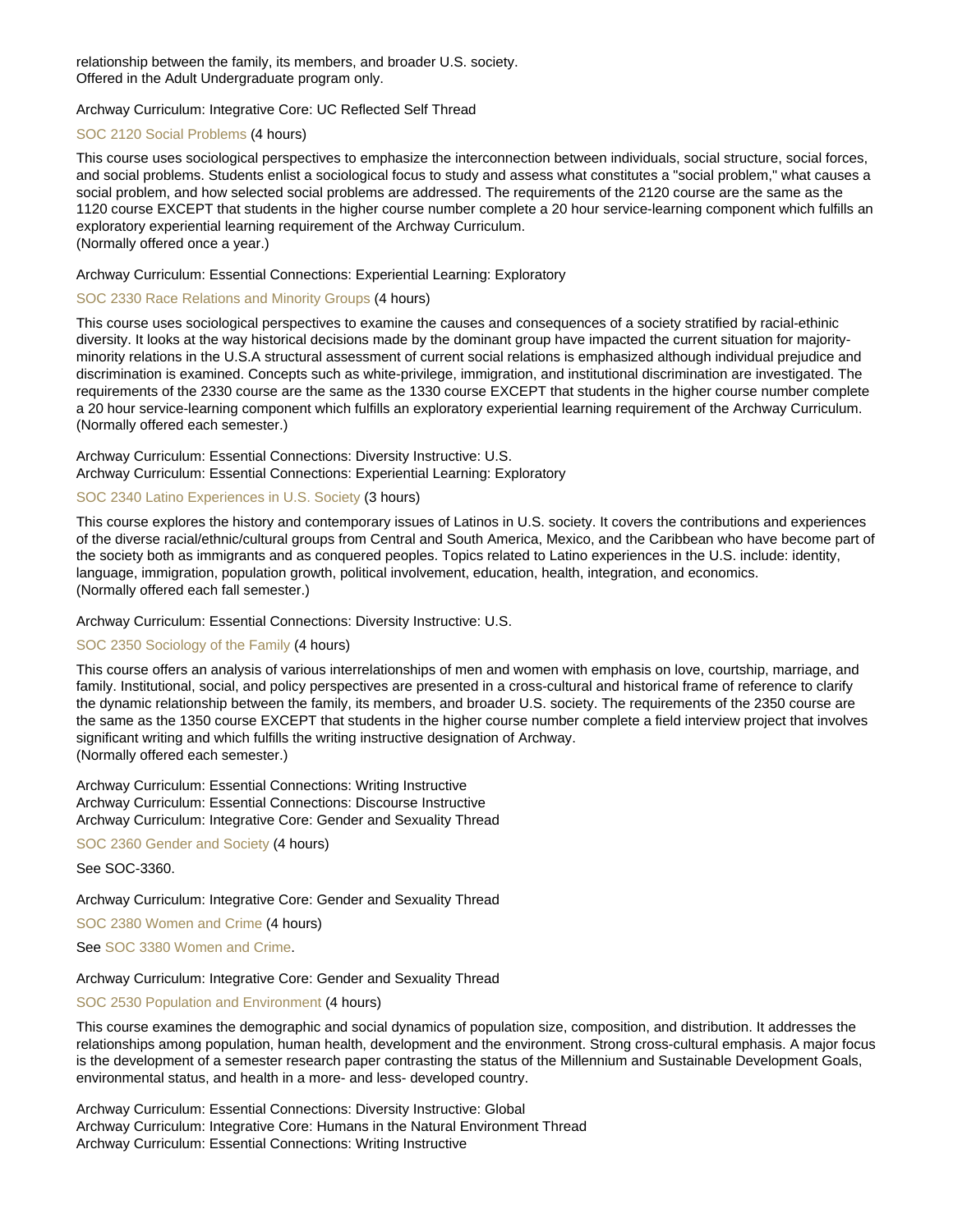#### [SOC 2600 Havana Nights:Cuban Youth Music Culture](https://catalog.nebrwesleyan.edu/node/330740) (4 hours)

#### See [MUSIC 2600 Havana Nights:Cuban Youth Music Culture](https://catalog.nebrwesleyan.edu/cc/2021-2022/course/362862).

Archway Curriculum: Essential Connections: Diversity Instructive: Global Archway Curriculum: Integrative Core: Chaos Thread Archway Curriculum: Essential Connections: Experiential Learning: Intensive

#### [SOC 2900 Selected Topics](https://catalog.nebrwesleyan.edu/node/328708) (1-5 hours)

A course designed to treat subject matter not covered in other departmental courses or to provide study of subject matter introduced in other courses. The title, content, and credit hours will be determined by current mutual interests of faculty and students.

#### [SOC 2910 Social Statistics](https://catalog.nebrwesleyan.edu/node/328052) (4 hours)

In this course students are introduced to descriptive and inferential statistics and their applications to sociological research. Statistical procedures include central tendency measures, variability, t-test, one-way ANOVA, correlation, regression, and chi square. The course also includes specific training in using SPSS for analysis.

Prerequisite(s): [SOC 1110 Introduction to Sociology.](https://catalog.nebrwesleyan.edu/cc/2021-2022/course/360834)

(Normally offered each spring semester.)

#### [SOC 2960 Special Projects](https://catalog.nebrwesleyan.edu/node/328895) (1-8 hours)

Supervised individual projects for students on topics selected by the student in consultation with the instructor. Special Projects may not duplicate courses described in the catalog. Prerequisite(s): Permission of the instructor.

## [SOC 3110 Crime and Society](https://catalog.nebrwesleyan.edu/node/330809) (4 hours)

This course uses the sociological perspective to consider how deviance, crime, and punishment are defined by their social location in time and place rather than being "absolute" categories. It emphasizes that society's ideas about these topics change across generations and across cultures. We will consider how socially constructed demographic categories such as race, social class, and gender are experienced differently in relation to society and the criminal justice system within that society. The focus will be on the balance between structured inequality and personal experiences in a complicated post-industrial society such as ours.

Prerequisite(s): CRMJS-1011[/CRMJS 1010 Introduction to Criminal Justice](https://catalog.nebrwesleyan.edu/cc/2021-2022/course/359875) and SOC-1111[/SOC 1110 Introduction to Sociology](https://catalog.nebrwesleyan.edu/cc/2021-2022/course/360834).

#### Archway Curriculum: Integrative Core: UC Leadership Thread

[SOC 3330 Seminar on Race-Ethnicity](https://catalog.nebrwesleyan.edu/node/328712) (4 hours)

See SOC-4330.

## [SOC 3360 Gender and Society](https://catalog.nebrwesleyan.edu/node/328058) (4 hours)

This course uses the sociological perspective to explore sex and gender relations as major features of social life. It considers the social construction of gender (including the creation of masculinities and femininities) and examines the impact of gender ideologies on the social positions of women and men. In particular, it emphasizes the way these social positions (such as gender, race, social class, sexualities, etc.) create and perpetuate the inequalities embedded in its social institutions (like the family, economy/work, religion, media, etc.) This course is cross listed with [GEND 3360](https://catalog.nebrwesleyan.edu/cc/2021-2022/course/363446) and meets with SOC-2360/GEND-2360. The requirements of the 3360 course are the same as the 2360 course EXCEPT that students in the higher course number complete an additional project as determined by the instructor.

(Normally offered alternate years.)

Archway Curriculum: Integrative Core: Gender and Sexuality Thread

[SOC 3370 Social Inequality](https://catalog.nebrwesleyan.edu/node/328059) (4 hours)

See SOC-4370.

## [SOC 3380 Women and Crime](https://catalog.nebrwesleyan.edu/node/330391) (4 hours)

This course uses a sociological perspective to explore gendered issues that women face as perpetrators, victims, and workers in the criminal justice system. As such, students will explore theories and empirical studies related to offending, victimization, and employment. This course is cross listed with [GEND 3380](https://catalog.nebrwesleyan.edu/cc/2021-2022/course/362525) and meets with [SOC 2380](https://catalog.nebrwesleyan.edu/cc/2021-2022/course/362520)/[GEND 2380](https://catalog.nebrwesleyan.edu/cc/2021-2022/course/362524). The requirements of the 3380 course will be the same as the 2380 course EXCEPT that students in the higher course number conduct an additional major project as determined by the instructor.

Archway Curriculum: Integrative Core: Gender and Sexuality Thread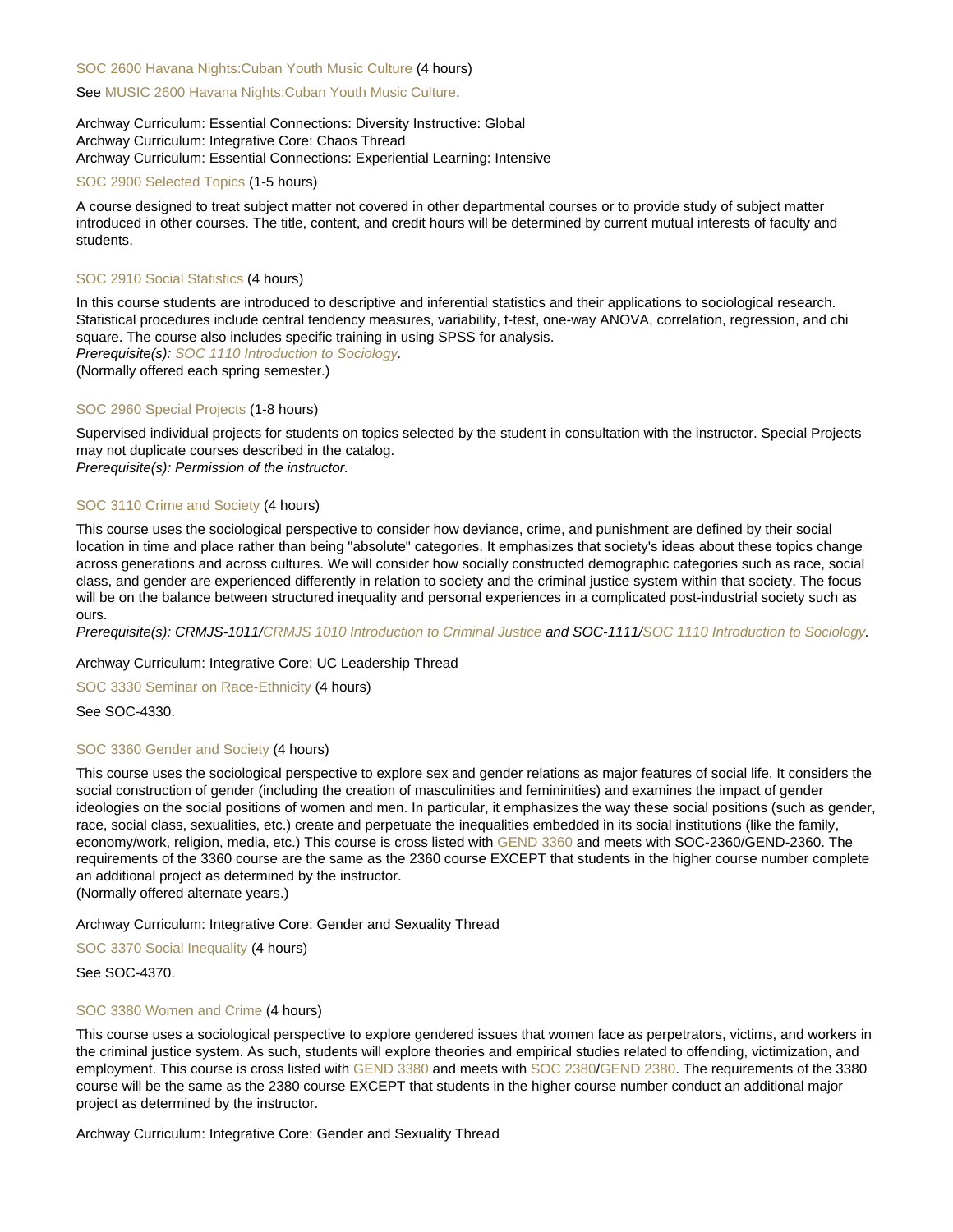#### [SOC 3520 Group Dynamics](https://catalog.nebrwesleyan.edu/node/330641) (4 hours)

Since all social interaction takes place in groups, this course introduces students to the basic principles of small group structure and interaction. Students participate in group activities throughout the semester in order to study and reflect on the way groups function and influence individual behavior and identity. Topics such as goals, cohesiveness, communication, conflict, and leadership are investigated.

Prerequisite(s): [SOC 1110 Introduction to Sociology.](https://catalog.nebrwesleyan.edu/cc/2021-2022/course/360834) (Normally offered every other year.)

Archway Curriculum: Integrative Core: Identity Thread Archway Curriculum: Essential Connections: Discourse Instructive

[SOC 3530 Environment, Food, and You](https://catalog.nebrwesleyan.edu/node/328713) (4 hours)

See SOC-4530.

Archway Curriculum: Integrative Core: Humans in the Natural Environment Thread

[SOC 3540 Urban Communities](https://catalog.nebrwesleyan.edu/node/328714) (4 hours)

See [SOC 4540 Urban Communities.](https://catalog.nebrwesleyan.edu/cc/2021-2022/course/360981)

#### Archway Curriculum: Integrative Core: Power Thread

[SOC 3900 Selected Topics](https://catalog.nebrwesleyan.edu/node/328060) (1-5 hours)

An upper-level course designed to treat subject matter not covered in other departmental courses or to provide study of subject matter introduced in other courses. The title, content, and credit hours will be determined by current mutual interest of faculty and students.

## [SOC 3910 Independent Advanced Readings](https://catalog.nebrwesleyan.edu/node/328715) (1-6 hours)

This course offers the opportunity of intensive readings in the discipline based on student and instructor topic of interest. Prerequisite(s): Permission of the instructor.

## [SOC 3920 Social Theory](https://catalog.nebrwesleyan.edu/node/330029) (4 hours)

This course explores a broad overview of big ideas about humans, society, change, stability, and chaos that have influenced sociology and other social sciences in the 19th to early 21st centuries. Broad perspectives examined include: Marxism, Functionalism, Weberian rationalization, Symbolic Interactionism, Feminisms, Queer Theory, Critical Theory, Critical Race Theory, Rational Choice, Postmodernism and Poststructuralism, and theories of globalization. This course builds critical thinking, analysis, application, and writing skills essential to majors, minors, and students interested in critically examining society. Prerequisite(s): [SOC 1110 Introduction to Sociology.](https://catalog.nebrwesleyan.edu/cc/2021-2022/course/360834)

(Normally offered each fall semester.)

Archway Curriculum: Essential Connections: Writing Instructive Archway Curriculum: Integrative Core: Chaos Thread

#### [SOC 3960 Quantitative Research Methods](https://catalog.nebrwesleyan.edu/node/328717) (4 hours)

In this course, students are introduced to quantitative research methods commonly used in social science research: survey research, experimental design, secondary analysis, and evaluation research. Emphasis is on survey research, including project design, questionnaire construction, sampling, data collection, statistical analysis, and formal presentation of results. Key elements of the course are learning to ask researchable questions and formulate testable hypotheses. Prerequisite(s): [SOC 1110 Introduction to Sociology](https://catalog.nebrwesleyan.edu/cc/2021-2022/course/360834) and any Statistics course ([SOC 2910 Social Statistics](https://catalog.nebrwesleyan.edu/cc/2021-2022/course/360189) is preferred.) (Normally offered each fall semester.)

#### [SOC 3970 Qualitative Research Methods](https://catalog.nebrwesleyan.edu/node/328718) (4 hours)

In this course, students are introduced to qualitative research methods commonly used in social science research. Emphasis is on individualized project design, project construction, data analysis, and formal presentation of results. Course content includes exploration of observation, participant observation, ethnography, in-depth interviewing, focus groups, content analysis, case study, and online qualitative innovations in research.

Prerequisite(s): [SOC 1110 Introduction to Sociology.](https://catalog.nebrwesleyan.edu/cc/2021-2022/course/360834)

(Normally offered each spring semester.)

## [SOC 4330 Seminar on Race-Ethnicity](https://catalog.nebrwesleyan.edu/node/328844) (4 hours)

This course focuses on social privilege and its impact on the meaning and significance of race and ethnicity. It features experiential learning and strong student involvement focused on emerging community issues. Responsibility for classroom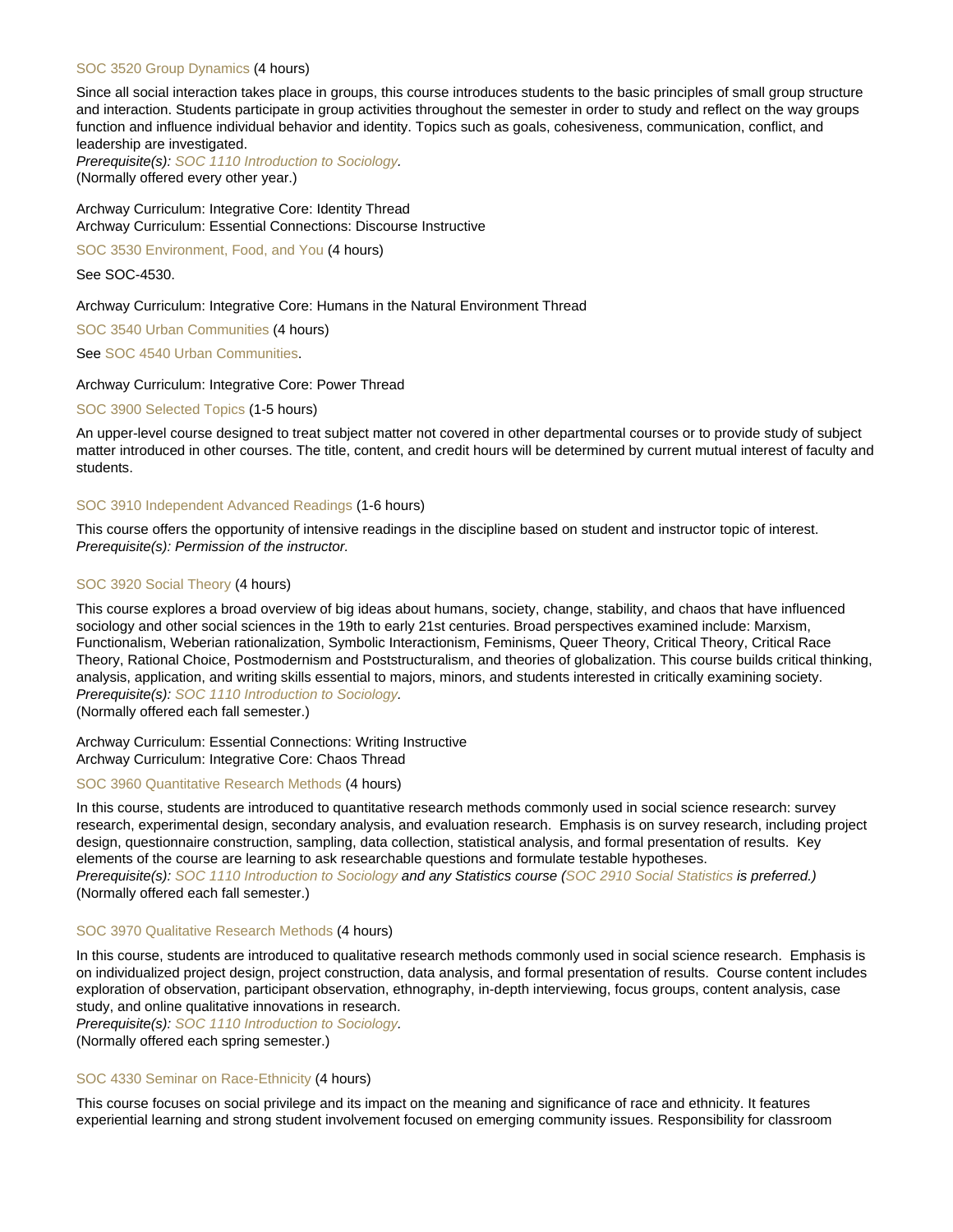activity will be shared by students and instructor. Potential topics covered include such things as minority group-specific studies, white privilege, racism, and intersectional analysis of social identities. This course also serves as a capstone for the American Minority Studies Minor. The requirements of the 4330 course will be are the same as the 3330 course EXCEPT that students in the higher course number will complete an additional major writing project.

Prerequisite(s): [SOC 1110 Introduction to Sociology](https://catalog.nebrwesleyan.edu/cc/2021-2022/course/360834) and [SOC 1330/](https://catalog.nebrwesleyan.edu/cc/2021-2022/course/360836)[SOC 2330 Race Relations and Minority Groups](https://catalog.nebrwesleyan.edu/cc/2021-2022/course/360976), or approval of the instructor.

(Normally offered alternate years.)

## [SOC 4370 Social Inequality](https://catalog.nebrwesleyan.edu/node/328845) (4 hours)

This course explores social stratification, the socially created pattern of unequal distribution of social resources that leads to social inequality. It gives particular attention to social class, but also considers how class intersects with other social categories (such as race/ethnicity and gender) to create even further inequality. It also examines the interconnectedness of social inequality and the primary social institutions of U.S. society. It also explores global social inequality. The requirements of the 4370 course will be the same as the 3370 course EXCEPT that students in the higher course number will select additional in-depth readings, writings, and activities that expand on the course materials.

Prerequisite(s): [SOC 1110 Introduction to Sociology.](https://catalog.nebrwesleyan.edu/cc/2021-2022/course/360834)

(Normally offered alternate years.)

#### [SOC 4530 Environment, Food, and You](https://catalog.nebrwesleyan.edu/node/328846) (4 hours)

This course identifies and explores issues involved in the interacation between humans and the environment. Students are introduced to social impact assessment as a means for identifying the ways resource exploitation leads to both the development and decline of communities. Food production is used to illustrate these impacts because it plays a significant role in community organization, human survival, and environmental resilience. The requirements of 4530 are the same as 3540 EXCEPT that students enrolled in 4530 complete a semester length experiential field project relevant to the course material. Prerequisite(s): [SOC 1110 Introduction to Sociology](https://catalog.nebrwesleyan.edu/cc/2021-2022/course/360834) or [SOC 2530 Population and Environment](https://catalog.nebrwesleyan.edu/cc/2021-2022/course/360841). (Normally offered alternate years.)

#### Archway Curriculum: Integrative Core: Humans in the Natural Environment Thread

## [SOC 4540 Urban Communities](https://catalog.nebrwesleyan.edu/node/328847) (4 hours)

This course examines urban communities and their historical roots. Topics covered include demographic and ecological trends, cross-cultural variations, and current theories about urban processes and community in order to foster an understanding of this dominant form of human social organization. Students engage in field study in areas such as community development, urban administration, spatial organization, and contemporary social problems. The requirements of the 4540 course are the same as the 3540 course EXCEPT that students in the higher course number complete a semester-length field project relevant to the course material.

Prerequisite(s): [SOC 1110 Introduction to Sociology.](https://catalog.nebrwesleyan.edu/cc/2021-2022/course/360834) (Normally offered alternate years.)

Archway Curriculum: Integrative Core: Power Thread Archway Curriculum: Essential Connections: Experiential Learning: Intensive

#### [SOC 4960 Special Projects](https://catalog.nebrwesleyan.edu/node/328069) (1-15 hours)

Supervised individual projects in conjunction with departmental research and student interest. Special Projects may not duplicate courses described in the catalog.

Prerequisite(s): Approval of the instructor.

#### [SOC 4970 Internship](https://catalog.nebrwesleyan.edu/node/328070) (1-8 hours)

This course is a field placement at an agency/organization that is related to the student's area of career interest. Substantial field contact hours and regular meetings with instructor are required. The course may be repeated for a maximum of 8 credit hours. No Pass/Fail. Cross listed with [CRMJS 4970.](https://catalog.nebrwesleyan.edu/cc/2021-2022/course/359887)

Prerequisite(s): Approval of the instructor. (Normally offered every year.)

Archway Curriculum: Essential Connections: Experiential Learning: Intensive

#### [SOC 4990 Thesis](https://catalog.nebrwesleyan.edu/node/328071) (1-4 hours)

This course requires the completion of an independent sociological research project in a topic area of interest to the student. The completed project should be conference quality scientific article can be presented to the academic community in such formats as the NWU Student Symposium or a discipline related conference. Students are responsible for all phases of the research process, including topic selection, academic literature review, definition of the population; sample selection; methodology, data collection and analysis and preparation of the final report (thesis). The paper and the presentation should give evidence that the student is